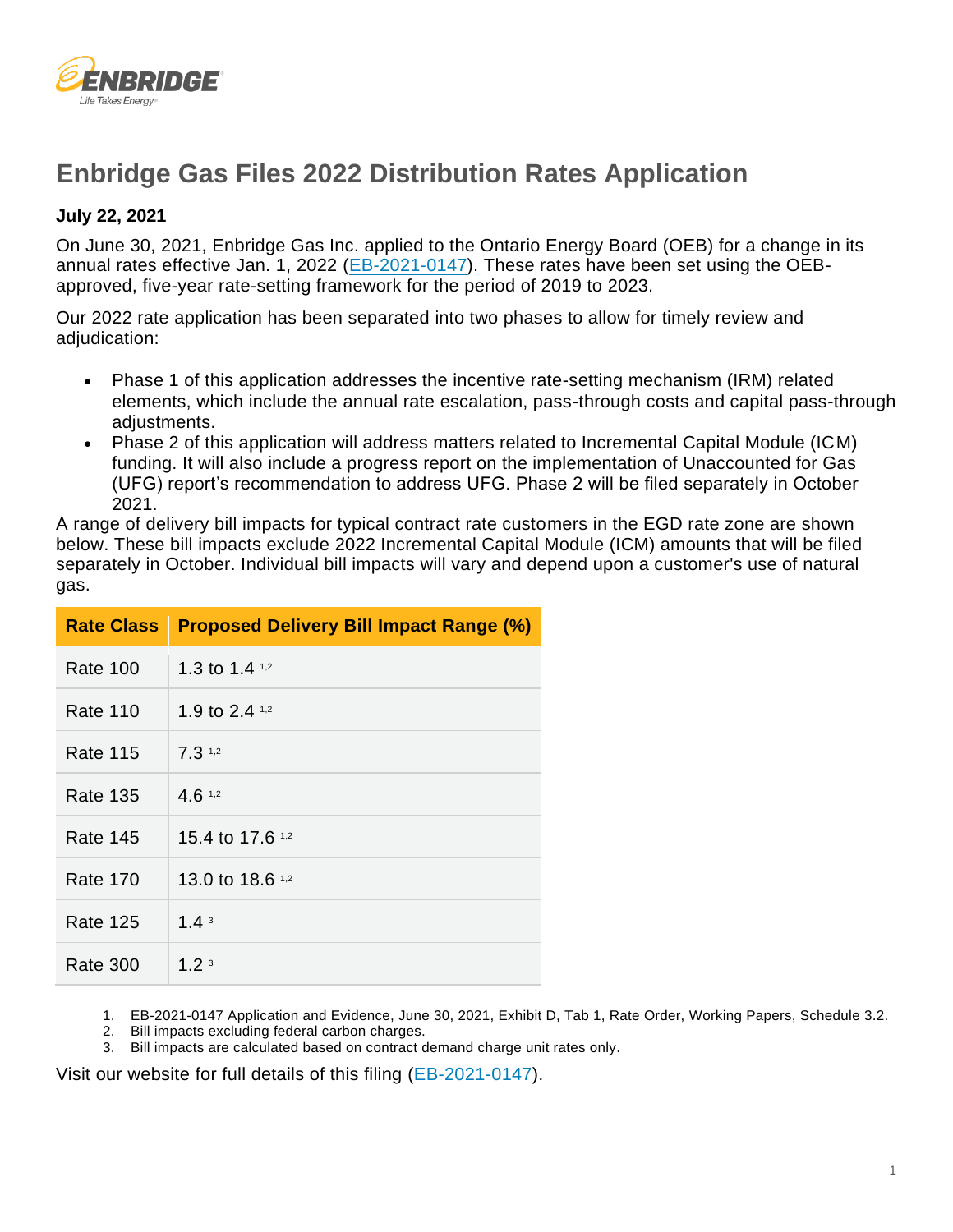

# **2019 Deferral Account Clearing Bill Adjustments**

Enbridge Gas Inc. received approval from the Ontario Energy Board (OEB) to dispose of amounts recorded in certain 2019 deferral and variance accounts [\(EB-2020-0134\).](https://www.enbridgegas.com/about-enbridge-gas/regulatory) The 2019 deferral account application excludes the 2019 Federal Carbon Pricing Program (FCPP) related deferral and variance accounts as well as the Demand Side Management (DSM) deferral and variance accounts for which Enbridge Gas has separate applications.

This account clearing will result in a one-time delivery adjustment being applied to the October 2021 bills of all customers who received contract rate delivery services in 2019.

### **What are Deferral and Variance Accounts?**

Deferral and variance accounts are used to capture certain differences between Enbridge Gas' forecast amounts approved for collection through rates and actual revenues and costs collected or incurred. The differences are either refunded or collected from customers, upon approval by the OEB, and are specifically allocated to each rate class.

#### **How to Estimate the 2019 Delivery Adjustment**

You can estimate your 2019 delivery adjustment by multiplying the approved rate adjustment that applies to your service (shown below) by the actual volume of natural gas you consumed in 2019.

| <b>Approved Unit Rate for 2019 Delivery Adjustment</b><br>(cents/m <sup>3</sup> ) |                   |                          |                |                          |  |
|-----------------------------------------------------------------------------------|-------------------|--------------------------|----------------|--------------------------|--|
| <b>Rate Class</b>                                                                 | <b>System Gas</b> | <b>Ontario T-Service</b> | Dawn T-Service | <b>Western T-Service</b> |  |
| <b>Rate 100</b>                                                                   | 0.0250            | 0.0235                   | 0.0235         | 0.0000                   |  |
| <b>Rate 110</b>                                                                   | 0.0582            | 0.0567                   | 0.0567         | 0.0582                   |  |
| Rate 115                                                                          | 0.0618            | 0.0603                   | 0.0603         | 0.0000                   |  |
| <b>Rate 135</b>                                                                   | 0.0617            | 0.0000                   | 0.0602         | 0.0617                   |  |
| Rate 145                                                                          | 0.0571            | 0.0000                   | 0.0556         | 0.0000                   |  |
| Rate 170                                                                          | 0.0695            | 0.0680                   | 0.0680         | 0.0000                   |  |

|                 | Rate Class Approved CD Unit Rate for 2019 Delivery Adjustment |
|-----------------|---------------------------------------------------------------|
| <b>Rate 125</b> | (0.7916)                                                      |
| <b>Rate 300</b> | (3.7393)                                                      |

Full details of this filing [\(EB-2020-0134\)](https://www.enbridgegas.com/about-enbridge-gas/regulatory) can be found on our website.